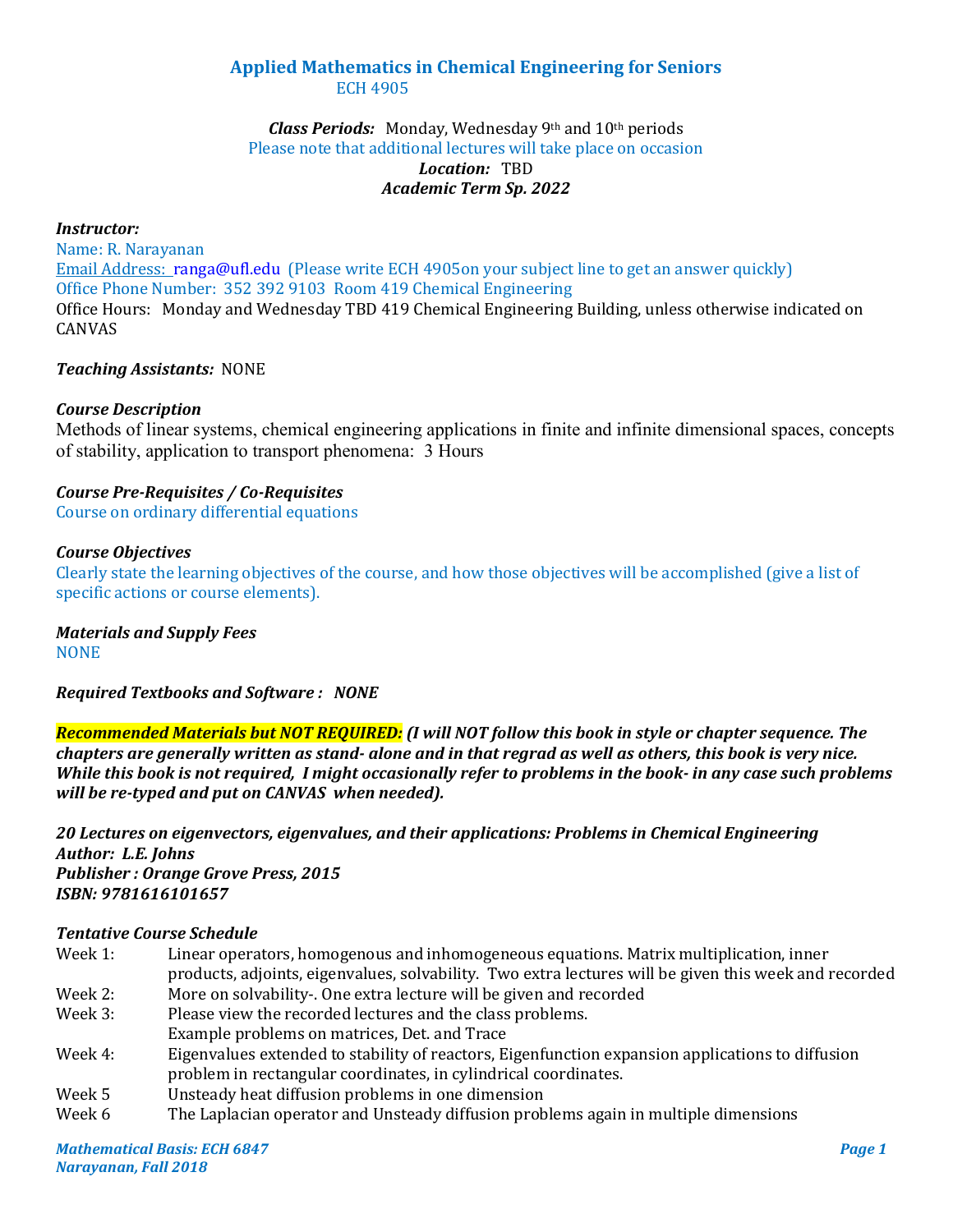- Week 7 Laplacian in cylindrical coordinates.<br>Week 8 Review of Homework and **EXAM 1**
- Week 8 Review of Homework and <mark>EXAM 1</mark><br>Week 9 Spring Break
- Week 9 Spring Break<br>Week 10 Stability prob
- Week 10 Stability problems in Transport Phenomena<br>Week 11 More on stability, Eigenfunction expansions
- Week 11 More on stability, Eigenfunction expansions in Taylor Dispersion<br>Week 12 Some nonlinear problems and regular perturbations
- Week 12 Some nonlinear problems and regular perturbations<br>Week 13 View Recorded Lectures
- Week 13 View Recorded Lectures<br>Week 14 Domain perturbations and
- Week 14 Domain perturbations and applications<br>Week 15 More on domain perturbations and revi
- Week 15 More on domain perturbations and reviews.<br>Week 16  $EXAM 2$
- **EXAM 2**

# *Attendance Policy, Class Expectations, and Make-Up Policy*

Class attendance will not be noted. Exams are announced on this syllabus. The EXAMS will take place in the evenings – the timings and locations will be announced on CANVAS. E-learning. However quizzes will ONLY be announced ONE week in advance on CANVAS E learning. NO make ups will be allowed for any quiz because quiz points are bonus points. Absence from EXAMS must be due to medical reasons and will require certification.

# *Evaluation of Grades*

You will be assigned Homework problems. These will be posted on CANVAS e-learning and will NOT be evaluated. These problems will typically NOT involve number crunching. They will usually involve derivations of expressions. The instructor will provide hints and often even solutions to these problems during the lectures. However, in general we will not provide solutions. If you have difficulty working out these problems see the instructor. These problems or problems very close to them will certainly appear in the exams and quizzes.

There will be TWO exams and two Quizzes. There will be NO Final exam. The exams and quizzes will be CLOSED Book unless otherwise announced. No communication devices, smart phones or computers will be permitted. EXAM POINTS WILL AMOUNT TO 600 POINTS. QUIZ POINTS AMOUNT TO 100 POINTS AND ARE BONUS. SO IF YOU MISS A QUIZ YOU JUST MISS THE BONUS FROM THAT QUIZ. MAXIMUM POINTS ARE 600 BUT THEORETICALLY A PERSON COULD SCORE 700 POINTS (IF HE/SHE GETS ALL EXAMS AND ALL QUIZZES CORRECT).

# *Grading Policy*

Grades percentage (based on pints earned out of 600) (Grades are NOT determined by a curve).

Percent Grade of total points

| $11 - 15$<br>$16 - 20$<br>D+<br>20-30<br>C (no C minus grade will be given) | $0 - 10$  | E                                  |
|-----------------------------------------------------------------------------|-----------|------------------------------------|
|                                                                             |           | D (no D minus grade will be given) |
|                                                                             |           |                                    |
|                                                                             |           |                                    |
|                                                                             | $31 - 40$ | C+                                 |
| $41 - 50$<br>B-                                                             |           |                                    |
| 51-65<br>В                                                                  |           |                                    |
| 66-80<br>B+                                                                 |           |                                    |
| 81-90<br>A-                                                                 |           |                                    |
| 91-100<br>А                                                                 |           |                                    |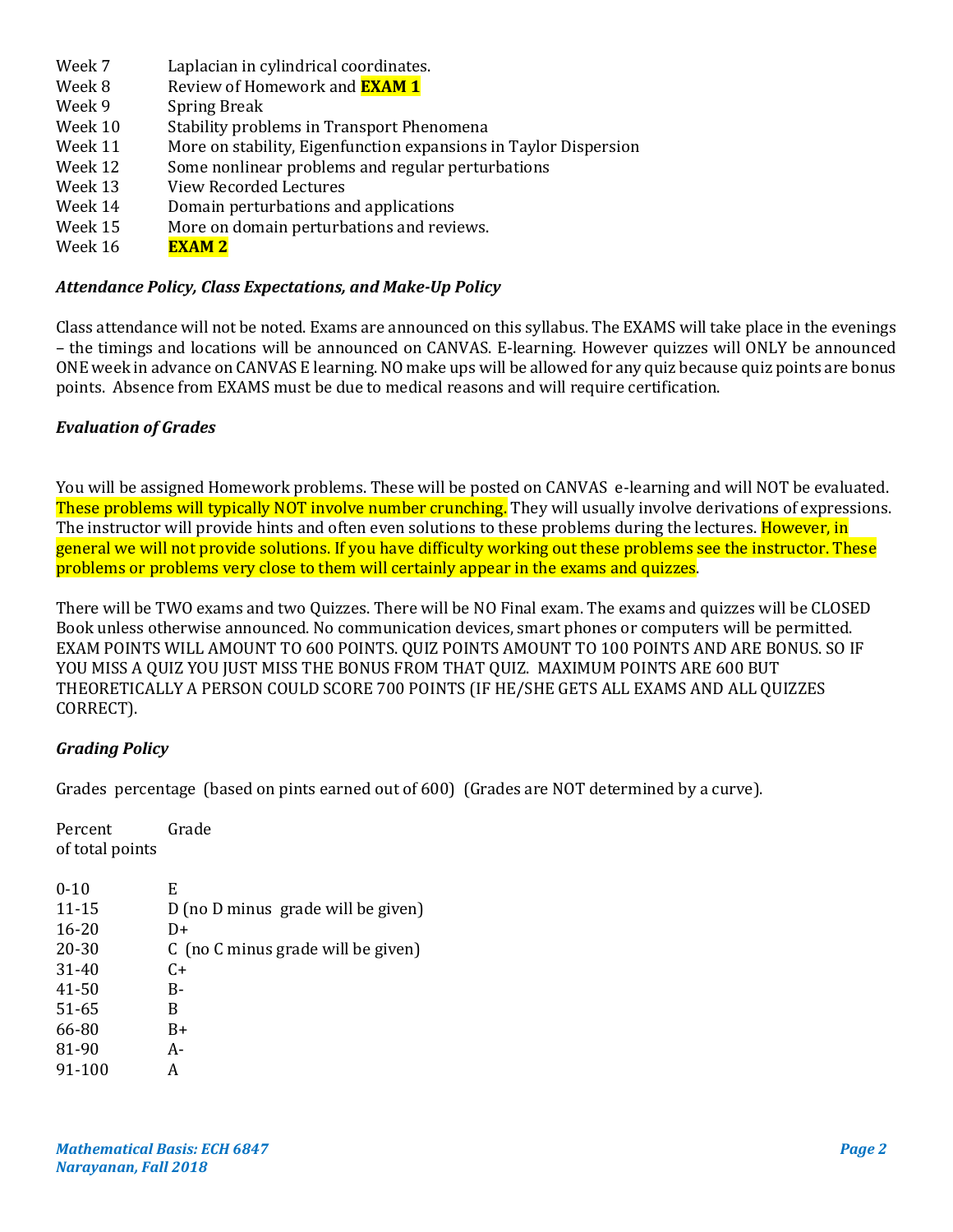# More information on UF grading policy may be found at:

<http://gradcatalog.ufl.edu/content.php?catoid=10&navoid=2020#grades>

## *Students Requiring Accommodations*

Students with disabilities requesting accommodations should first register with the Disability Resource Center (352- 392-8565, https://www.dso.ufl.edu/drc) by providing appropriate documentation. Once registered, students will receive an accommodation letter which must be presented to the instructor when requesting accommodation. Students with disabilities should follow this procedure as early as possible in the semester.

## *Course Evaluation*

Students are expected to provide feedback on the quality of instruction in this course by completing online evaluations at [https://evaluations.ufl.edu/evals.](https://evaluations.ufl.edu/evals) Evaluations are typically open during the last two or three weeks of the semester, but students will be given specific times when they are open. Summary results of these assessments are available to students at [https://evaluations.ufl.edu/results/.](https://evaluations.ufl.edu/results/)

## **In-Class Recording**

Students are allowed to record video or audio of class lectures. However, the purposes for which these recordings may be used are strictly controlled. The only allowable purposes are (1) for personal educational use, (2) in connection with a complaint to the university, or (3) as evidence in, or in preparation for, a criminal or civil proceeding. All other purposes are prohibited. Specifically, students may not publish recorded lectures without the written consent of the instructor.

A "class lecture" is an educational presentation intended to inform or teach enrolled students about a particular subject, including any instructor-led discussions that form part of the presentation, and delivered by any instructor hired or appointed by the University, or by a guest instructor, as part of a University of Florida course. A class lecture does not include lab sessions, student presentations, clinical presentations such as patient history, academic exercises involving solely student participation, assessments (quizzes, tests, exams), field trips, private conversations between students in the class or between a student and the faculty or lecturer during a class session.

Publication without permission of the instructor is prohibited. To "publish" means to share, transmit, circulate, distribute, or provide access to a recording, regardless of format or medium, to another person (or persons), including but not limited to another student within the same class section. Additionally, a recording, or transcript of a recording, is considered published if it is posted on or uploaded to, in whole or in part, any media platform, including but not limited to social media, book, magazine, newspaper, leaflet, or third party note/tutoring services. A student who publishes a recording without written consent may be subject to a civil cause of action instituted by a person injured by the publication and/or discipline under UF Regulation 4.040 Student Honor Code and Student Conduct Code.

## *University Honesty Policy*

UF students are bound by The Honor Pledge which states, "We, the members of the University of Florida community, pledge to hold ourselves and our peers to the highest standards of honor and integrity by abiding by the Honor Code. On all work submitted for credit by students at the University of Florida, the following pledge is either required or implied: "On my honor, I have neither given nor received unauthorized aid in doing this assignment." The Honor Code (https://www.dso.ufl.edu/sccr/process/student-conduct-honor-code/) specifies a number of behaviors that are in violation of this code and the possible sanctions. Furthermore, you are obligated to report any condition that facilitates academic misconduct to appropriate personnel. If you have any questions or concerns, please consult with the instructor or TAs in this class.

#### *Software Use*

All faculty, staff, and students of the University are required and expected to obey the laws and legal agreements governing software use. Failure to do so can lead to monetary damages and/or criminal penalties for the individual violator. Because such violations are also against University policies and rules, disciplinary action will be taken as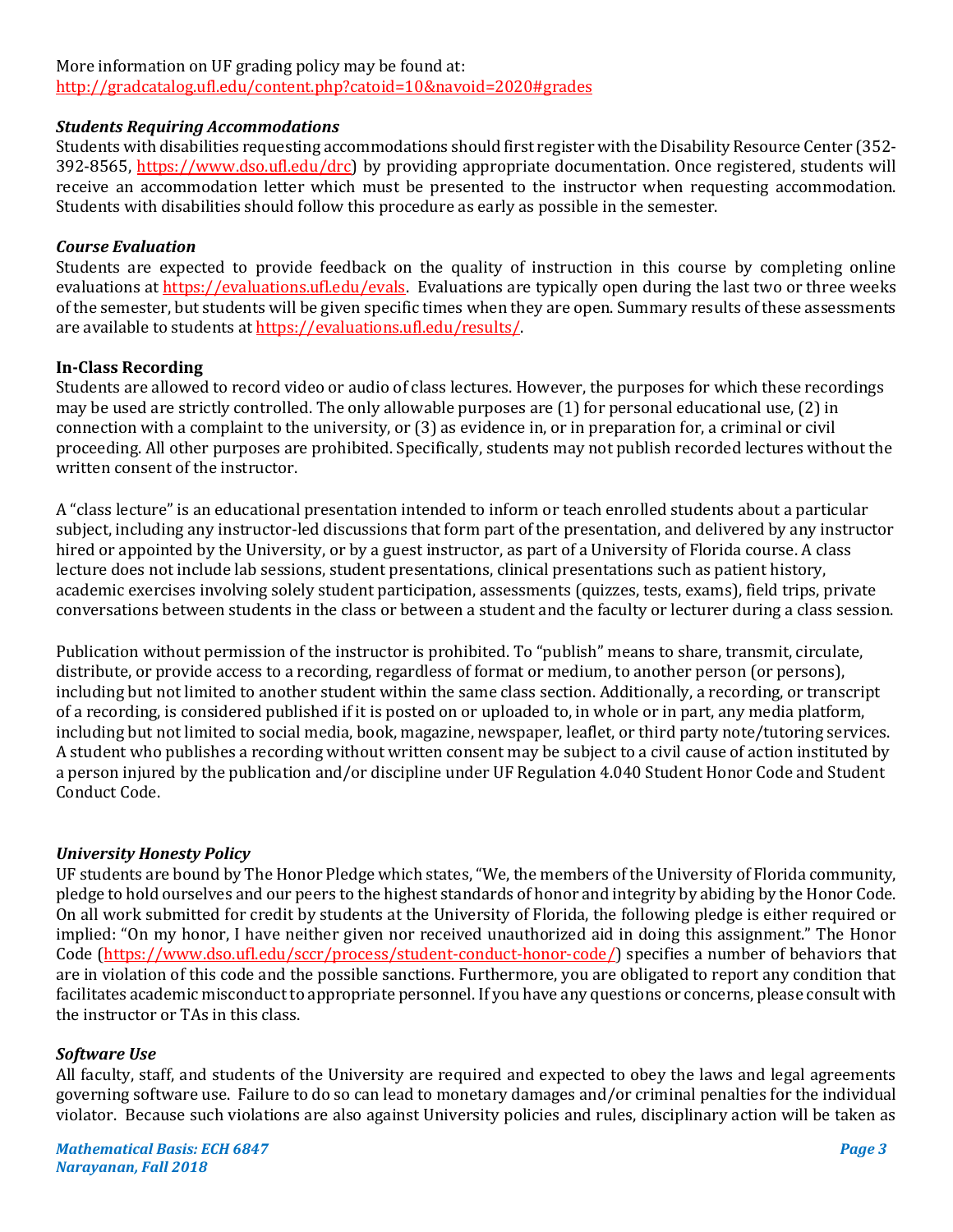appropriate. We, the members of the University of Florida community, pledge to uphold ourselves and our peers to the highest standards of honesty and integrity.

# *Student Privacy*

There are federal laws protecting your privacy with regards to grades earned in courses and on individual assignments. For more information, please see:<http://registrar.ufl.edu/catalog0910/policies/regulationferpa.html>

## *Commitment to a Safe and Inclusive Learning Environment*

The Herbert Wertheim College of Engineering values broad diversity within our community and is committed to individual and group empowerment, inclusion, and the elimination of discrimination. It is expected that every person in this class will treat one another with dignity and respect regardless of gender, sexuality, disability, age, socioeconomic status, ethnicity, race, and culture.

If you feel like your performance in class is being impacted by discrimination or harassment of any kind, please contact your instructor or any of the following:

- Your academic advisor or Graduate Program Coordinator
- Jennifer Nappo, Director of Human Resources, 352-392-0904, [jpennacc@ufl.edu](mailto:jpennacc@ufl.edu)
- Curtis Taylor, Associate Dean of Student Affairs, 352-392-2177[, taylor@eng.ufl.edu](mailto:taylor@eng.ufl.edu)
- Toshikazu Nishida, Associate Dean of Academic Affairs, 352-392-0943[, nishida@eng.ufl.edu](mailto:nishida@eng.ufl.edu)

**You are expected to wear approved face coverings at all times during class and within buildings even if you are vaccinated. Please continue to follow healthy habits, including best practices like frequent hand washing. Following these practices is our responsibility as Gators.**

· **If you are sick, stay home and self-quarantine. Please visit the UF Health Screen, Test & Protect website about next steps, retake the questionnaire and schedule your test for no sooner than 24 hours after your symptoms began. Please call your primary care provider if you are ill and need immediate care or the UF Student Health Care Center at 352-392-1161 (or email [covid@shcc.ufl.edu\)](mailto:covid@shcc.ufl.edu) to be evaluated for testing and to receive further instructions about returning to campus. UF Health Screen, Test & Protect offers guidance when you are sick, have been exposed to someone who has tested positive or have tested positive yourself. Please visit th[eUF Health](https://click.info.gator360.ufl.edu/?qs=8f0d5e01a3f7385148f144e2089093522a358a8d85cb9db73c31675d3c5e5c0d27748d40c212f544822551342f1912ea5b4f2b890d5952e8)  [Screen, Test & Protect websitef](https://click.info.gator360.ufl.edu/?qs=8f0d5e01a3f7385148f144e2089093522a358a8d85cb9db73c31675d3c5e5c0d27748d40c212f544822551342f1912ea5b4f2b890d5952e8)or more information.**

#### *Campus Resources:*

#### *Health and Wellness*

#### **U Matter, We Care:**

Your well-being is important to the University of Florida. The U Matter, We Care initiative is committed to creating a culture of care on our campus by encouraging members of our community to look out for one another and to reach out for help if a member of our community is in need. If you or a friend is in distress, please contact [umatter@ufl.edu](mailto:umatter@ufl.edu) so that the U Matter, We Care Team can reach out to the student in distress. A nighttime and weekend crisis counselor is available by phone at 352-392-1575. The U Matter, We Care Team can help connect students to the many other helping resources available including, but not limited to, Victim Advocates, Housing staff, and the Counseling and Wellness Center. Please remember that asking for help is a sign of strength. In case of emergency, call 9-1-1.